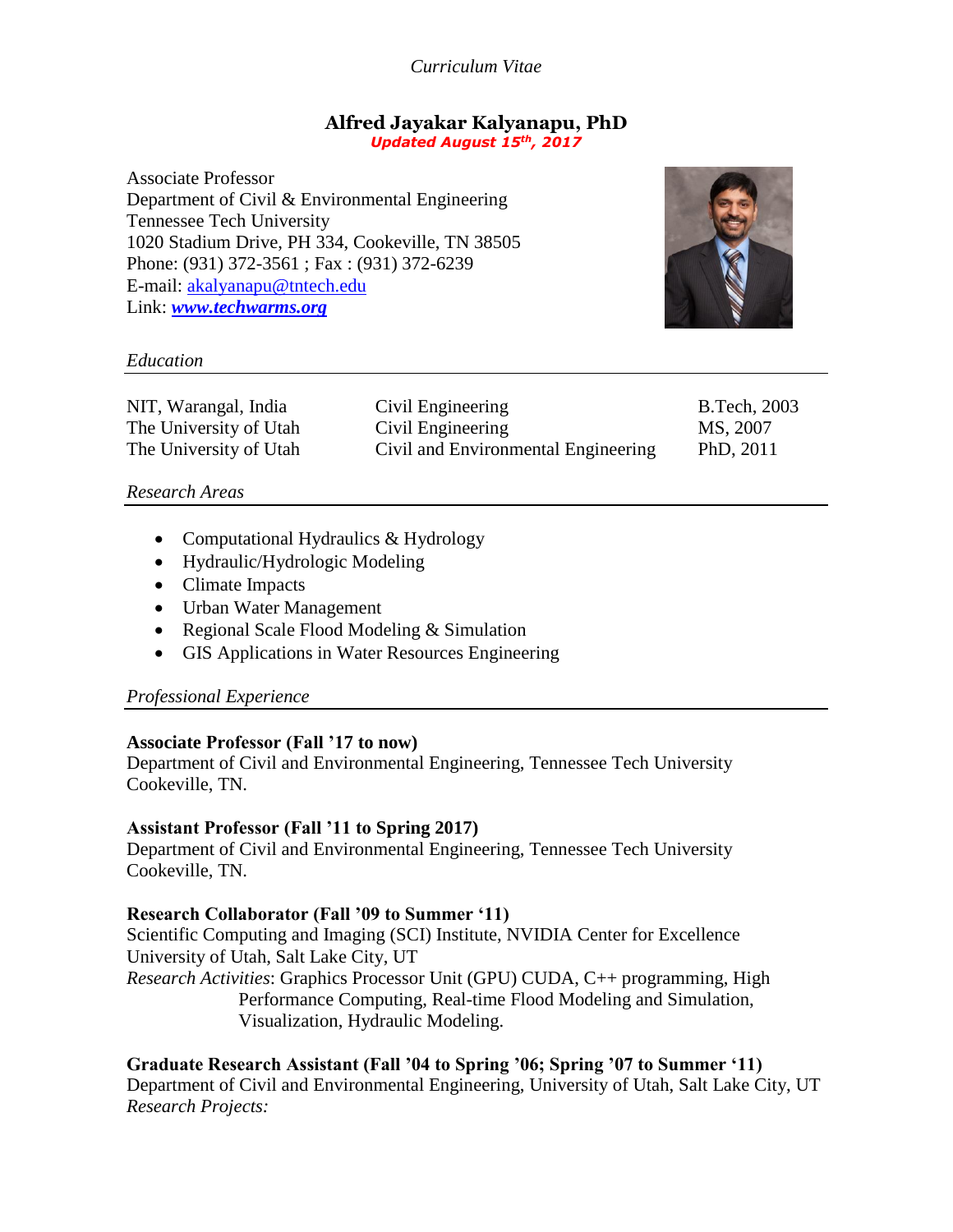*Flood Modeling and Uncertainty Analysis: PhD Dissertation*

GPU programming using CUDA and OpenGL, Real-time Flood Modeling and Simulation using C++, MATLAB & ArcGIS.

*Integrated Flood Modeling Framework: Project funded by Los Alamos National Laboratory. Masters Research – Numeric Hydrologic Modeling Developed numeric based 1D Distributed Hydrologic model. Using VB.NET to integrate hydrologic model output into flood modeling framework. Performed floodplain mapping using this framework.*

*Dolores River Floodplain Mapping: Project funded by University of Utah.* 

100 yr Floodplain mapping. Hydraulic Modeling using HEC-RAS & GeoRAS.

*Satellite precipitation based runoff modeling*: *Project funded by NASA.*

Hydrologic Modeling using HEC-HMS, Radar Precipitation Modeling using WMS & GeoHMS.

*Urban Morphological Land Cover Classification: Project funded by DTRA.*

Urban Land Cover classification using SRTM, NLCD, LandSAT TM GIS & Remote Sensing data for Urban Canopy Parameter extraction for use in Meteorological models.

# **Graduate Research Assistant (Spring '06 to Spring '07)**

Systems Engineering and Integration, Los Alamos National Laboratory, Los Alamos, NM *Research Project: National Infrastructure Simulation and Analysis Center's Water Infrastructure Simulation Environment.*

Developed 1D Hydrologic model, developed automated hydraulic cross section extraction using VB.NET programming.

### **Aarvee Associates, Hyderabad, India (May '03 to August '04)**

Title: Graduate Trainee Engineer Responsibilities:

- Underground drainage, water supply and stormwater drainage system design
- Conducting Feasibility Survey and Detailed Project Report
- Conducting Preliminary Engineering and Railway Traffic survey
- Water Supply Network Decision Support System design

#### *Teaching Experience*

### **Tennessee Tech University, Department of Civil & Environmental Engineering**

- Undergraduate: Hydraulics (2012, 2013, 2014), Engineering Hydrology (2012, 2014)
- Graduate: Open Channel Hydraulics (2011, 2012, 2013, 2014), Advanced Modeling and Simulation for Flood Risk Management (2013)

### **University of Utah, Department of Civil and Environmental Engineering**

• Undergraduate Required: Hydraulics (Spring 2009)

### *University/Department Experience*

**Library Committee, Department of Civil & Environmental Engineering**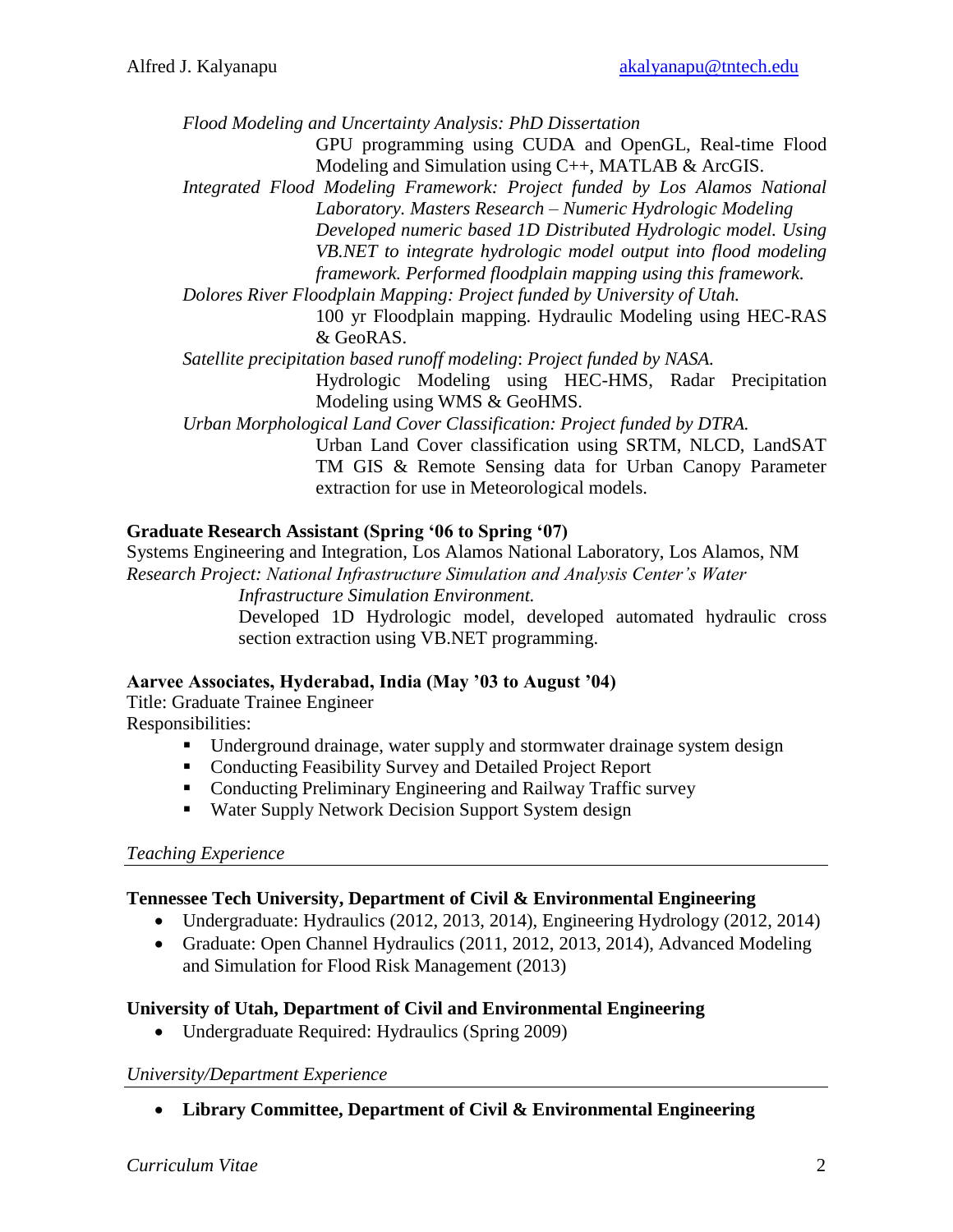- **TAF Committee, Department of Civil & Environmental Engineering**
- **Undergraduate Research Committee, Department of Civil & Environmental Engineering**
- **Tennessee Technological University, Rural Policy Institute**
- **Resilient Infrastructure Group, College of Engineering**

## *Past Academic Activities*

**Graduate Teaching Assistant (Fall '07–Spring '08 & Fall '10):** Civil and Environmental Engineering, University of Utah

**Instructor (Spring 2009):** Hydraulics (CVEEN 3410). Civil and Environmental Engineering, University of Utah

**Teaching Assistant Scholar (2008-2009):** Center for Teaching and Learning Excellence, University of Utah, Salt Lake City, UT

**Engineering Education Research (2008-2009):** Publication for American Society of Engineering Education (ASEE) for 2009 ASEE Annual Conference & Exposition, Austin, TX.

# *Recent Funded Projects*

*Increasing the Resilience of Agricultural Production in the Tennessee and Cumberland River Basins through More Efficient Water Resource Use*, USDA-NIFA funded project, Ongoing, (Role: Co-PI)

*Rapid flood modeling and consequence assessment using heterogeneous accelerator based high performance computation,* Tennessee Tech Faculty Research Grant (Internal), (Role: PI), Summer 2015

*Analyzing Precipitation Patterns along I-40 Stretch near Mt. Juliet, Tennessee*, External grant from Tennessee Department of Transportation, Summer 2014 (Role: PI)

*Development of Obed Watershed Water Resources Planning Tools and Monitoring Procedures to Assess Future Economic Growth*, Tennessee Healthy Watershed Initiative, Summer 2014, (Role: Co-PI)

*Quantifying Uncertainty using Monte Carlo based Flood Hazard Framework,* Tennessee Tech Faculty Research Grant (Internal), Summer 2013 (Role: PI)

# *Software Development (\* indicates students)*

**Watershed Quality Index Tool** (2014). Python, ArcGIS & Excel. GIS-based user-friendly tool to adequately assess alternative environmental and financial costs associated with changes in land and water resources practices. Watershed Quality Index (WQI)-based planning tool illustrates, in simplistic terms, the positive and/or negative impacts of land and water resources practices on receiving water quality and quantity Programmers: Nasrin Alamdari\*, Yvette Clark, Alfred Kalyanapu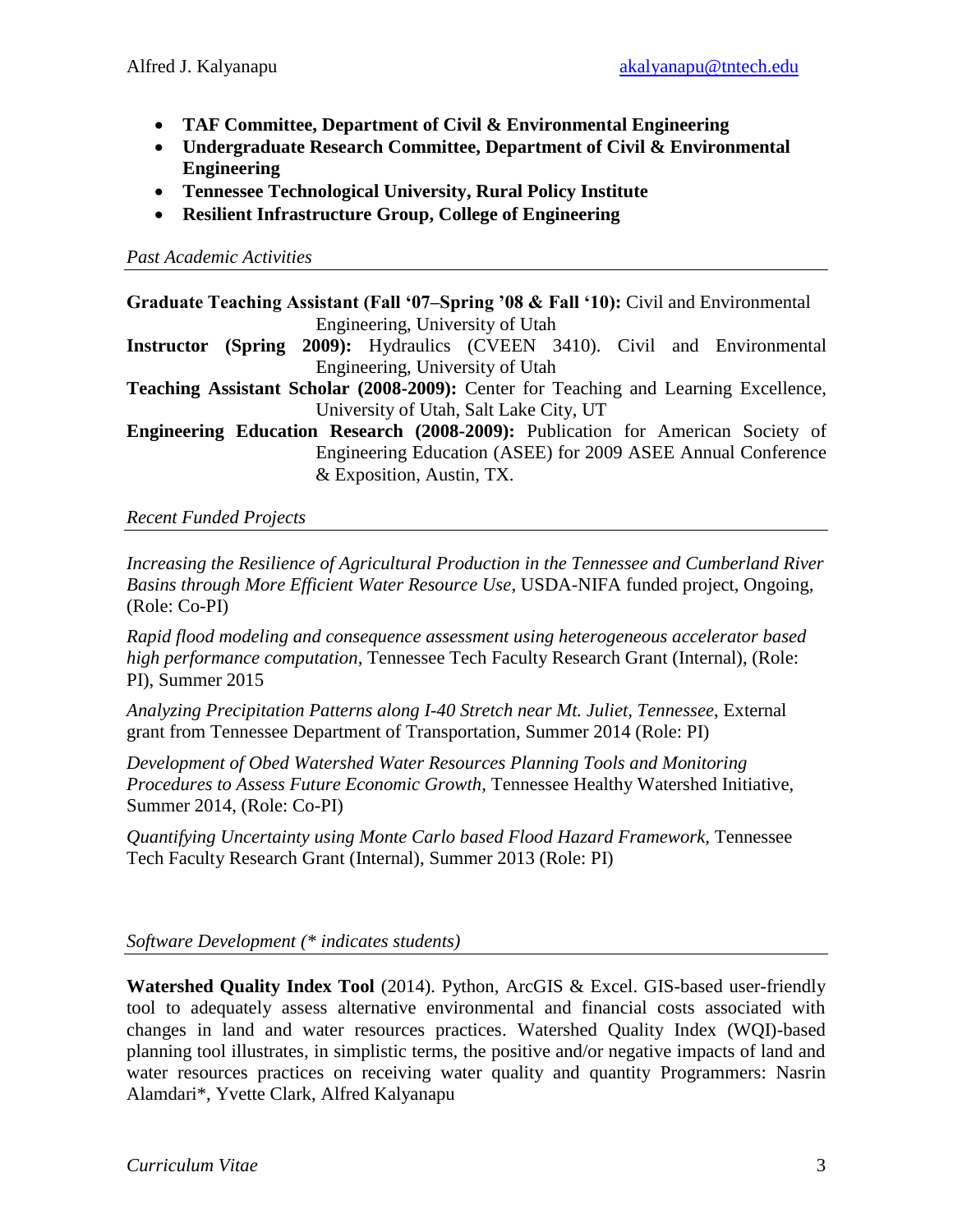**GIS-based Digital Elevation Model Correction Techniques** (2013). Python, ArcGIS & Excel. Digitally enhance the channel conveyance of National Elevation Dataset. Primary Programmer: Md Nowfel Mahmud Bhuyian\*

**Monte Carlo Flood Risk Framework** (2011). C++, CUDA & GIS. Includes three modules: Monte Carlo Sampling; Geospatial Output Analysis; Flood Risk Analysis. Generates Probability weighted flood risk maps in terms of population at risk. Primary Programmers: Alfred Kalyanapu

**Flood2D-GPU** (2009). C and CUDA code. GPU implementation of Flood2D-CPU. Used for real-time flood modeling. Capable to visualize flood model results in ArcGIS. OpenGL based front-end visualization tool available. Primary Programmers: Alfred Kalyanapu and Siddharth Shankar.

**Flood2D-CPU.** (2009). C++ code. Developed to predict flood resulting from various events including dam break, storm surge, rainfall etc. Uses readily available USGS DEM data as input and outputs flood depths and velocities. Solves 2D shallow water equations using first order accurate upwind finite difference.

Primary Programmer: Alfred Kalyanapu.

**GIS-based 1D DHM.** (2007). Visual Basic .NET and Fortran 90 code for ESRI ArcGIS. Distributed hydrologic model developed to predict overland flow from rainfall events over medium to larger geographical areas. Model uses readily available data downloadable from the internet as input and outputs flow hydrographs. Visual Basic .NET integrates customized Fortran DLL with Hydrologic engine that solves 1D diffusive wave equations using backward finite difference. Primary Programmer: Alfred Kalyanapu.

**Flood Prediction Model.** (2006). Visual Basic .NET code for ESRI ArcGIS. Developed to rapidly predict flooding from extreme rainfall events over large geographical areas. Model uses readily available data downloadable from the internet as input and output flood depth contours. Primary Programmers: David Judi and Alfred Kalyanapu.

**Channel Morphology Tool (CMT)** (2006). Visual Basic .NET code for ESRI ArcGIS. Developed to rapidly extract channel cross-sections from USGS DEM data downloadable from the internet. Cross sections are compatible with both USACE HEC-RAS and EPA SWMM5. Primary Programmers: David Judi and Alfred Kalyanapu.

**Water Distribution Model Builder (WDMB), Version 1.1.** (2005). Visual Basic for Applications code for ArcGIS. Graphical User Interface developed to convert GIS shapefiles of water distribution network into EPANET network for water distribution modeling. Programmers: Pooja Mutha and Alfred Kalyanapu.

**Miscellaneous software.** a) C++ based random number generator. b) MATLAB based code to input ASCII raster files and create graphics and videos.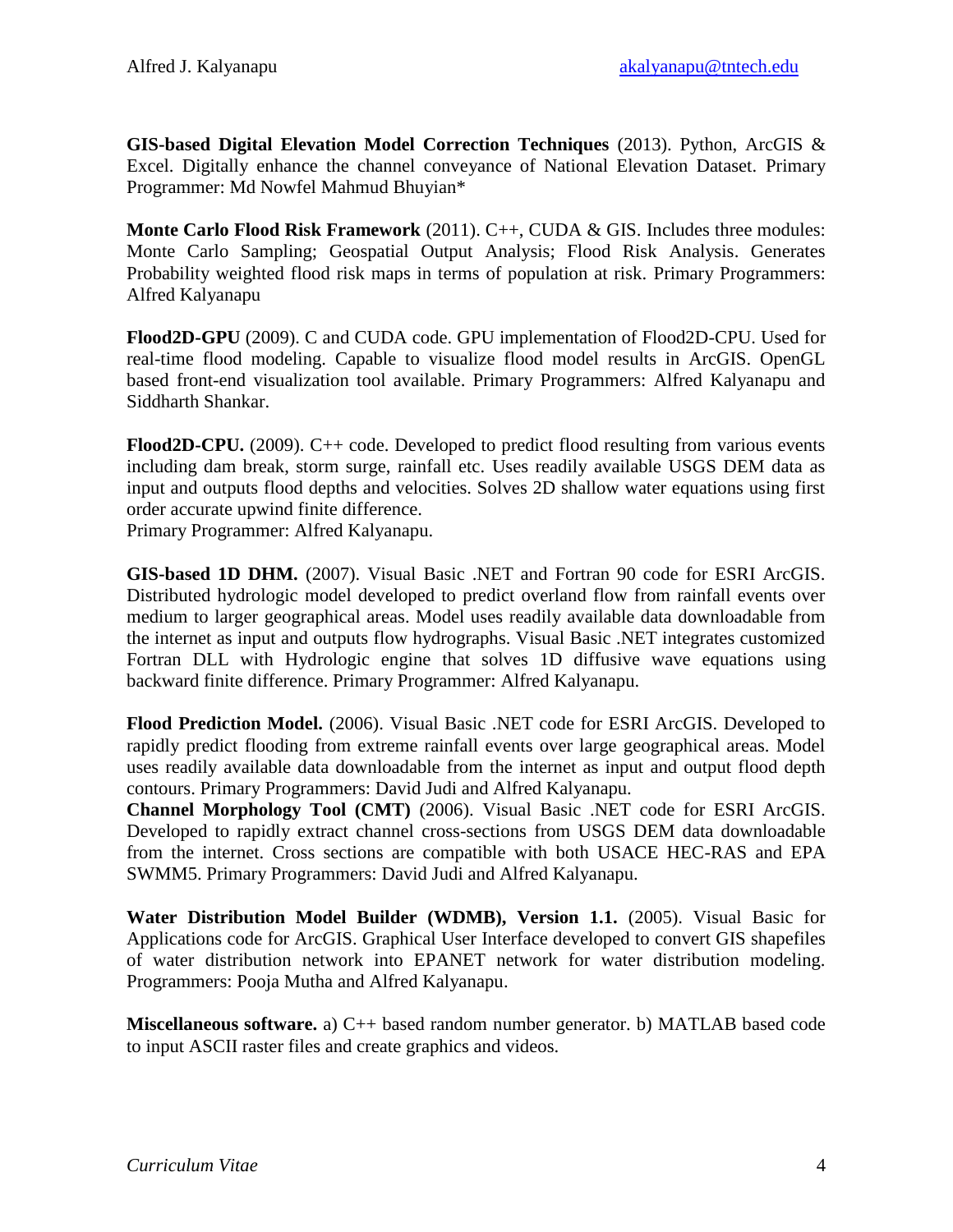## *Professional License/Registration and Memberships*

- Passed Fundamentals of Engineering (FE) Exam
- Member
	- o American Society of Civil Engineers (ASCE)
	- o American Water Resources Association (AWRA)
	- o American Geophysical Union (AGU)
	- o American Society of Engineering Education (ASEE)
	- o ASCE Environmental Water Resources Institute (EWRI)
	- o American Association for Advancement of Science (AAAS)
	- o Sigma Xi Research Honor Society
	- o Chi Epsilon Honor Society
- Leadership Positions
	- o Executive Committee Member, ASCE Computational Hydraulics Committee
	- o Secretary TN AWRA, Executive Committee (2011-2014)
	- o Member- TN AWRA, Executive Committee (*present*)
	- o 2011, TBR Research Academy Fellow, 2011-2012
	- o Member- AWRA Utah Section Executive Committee (2009-2011)
	- o President– AWRA, University of Utah Student Chapter (2008-09)
	- o President– WEAU, University of Utah Student Chapter (2008-09)
	- $\circ$  Committee Member Student Advisory Committee, Department of Civil & Environmental Engineering, University of Utah (2008-2009)
	- o Student Officer Chi Epsilon, University of Utah Chapter (2008-2009)
	- o Founding Member, University of Utah AWRA Student Chapter 2008
	- o Founding Member, University of Utah WEAU Student Chapter 2008

### *Synergistic Activities*

- *Associate Editor* of the Special Issue of the Earth Interactions Online Journal published by the American Geophysical Union, American Meteorological Society and American Association of Geographers on the theme "Human Impact on Climate Extremes for Water Resources Infrastructure Design, Operations and Risk Management" published in 2013.
- *Contributing author* of a book chapter titled "Climate vulnerabilities and adaptation of urban water infrastructure systems" to Volume 5: Vulnerability of Water Resources to Climate series in Climate Vulnerability.
- Co-Author of the chapter titled "Water Cycle", part of "Guidance Manual for Rainwater Harvesting as a Stormwater Best Management Practice", a Report of the State of the Practice and Recommended Guidance by the EWRI Rainwater Harvesting Technical Committee (in preparation).
- *Research Fellow* of the Tennessee Board of Regents (TBR) Research Academy (2011- 2012).
- Journal Reviewer:
	- o ASCE Journal of Hydrologic Engineering
	- o Journal of Flood Risk Management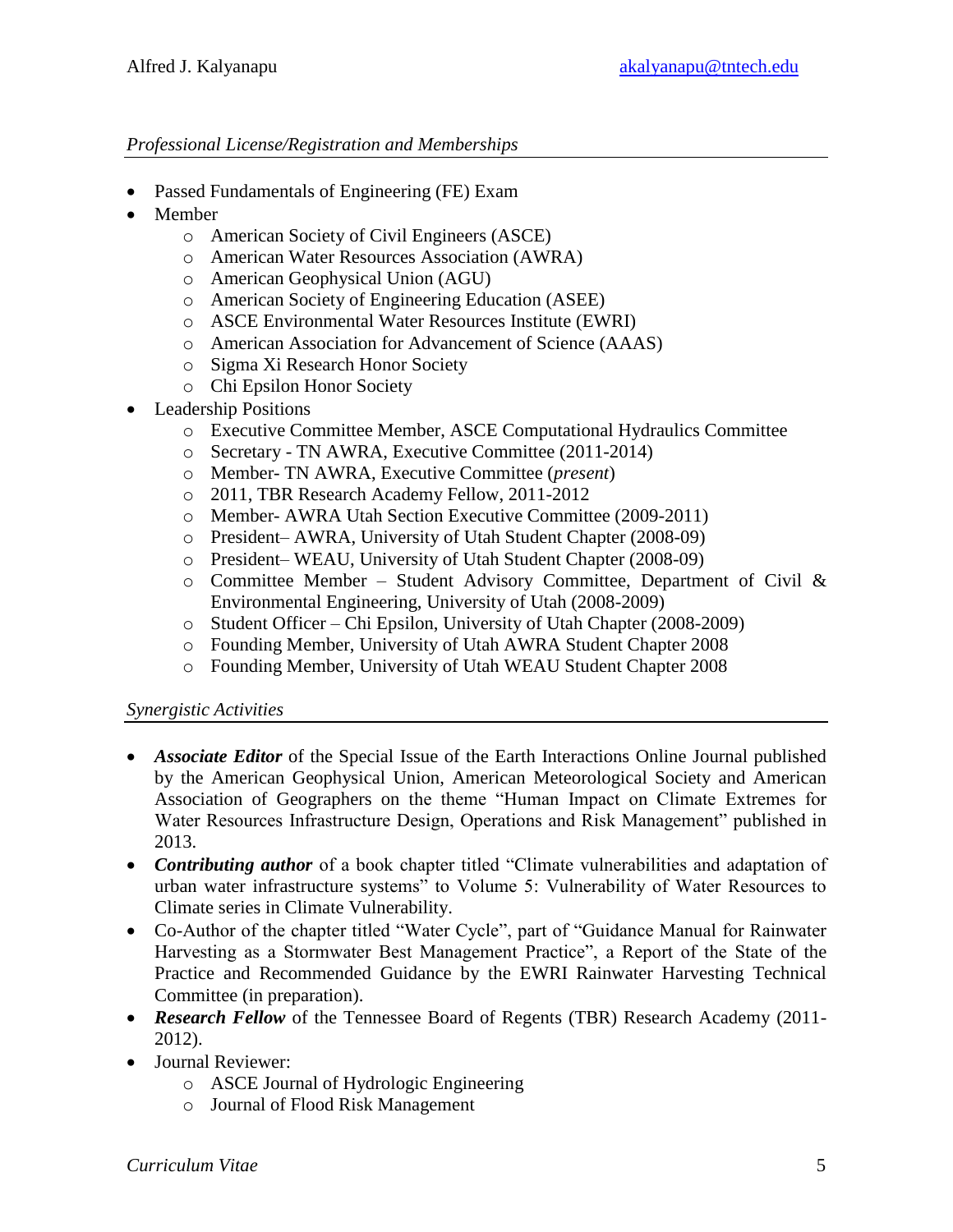- o Journal of Hydrology
- o Environmental Modelling & Software
- o Water Resources Management
- o Climatic Change
- o Volume 5: Vulnerability of Water Resources to Climate series in Climate Vulnerability.
- Panel Reviewer for EPA, NSF and DOE
- Active Volunteer for Outreach Activities including [Engineering A Future](https://www.tntech.edu/engineering/academic-programs/engineering-a-future) at TTU and Governor's School for Emerging Technologies.

#### *Major Honors and Achievements*

- 2016 Kinslow Research Award, College of Engineering, TTU
- 2015 NITW Outstanding Young Alumni Professional Achievement Award
- 2015 Outstanding Reviewer, Environmental Modelling & Software Journal
- 2014, Sigma Xi Faculty Research Award
- 2013, Primary Author, *Commended Pape*r for the Outstanding Paper Award, *Journal of Flood Risk Management*
- 2010, Founding member of AWRA Student Chapter, 2010 National Outstanding Student Chapter of AWRA
- 2009, Offered unique opportunity to teach undergraduate senior level Hydraulics course by Department of Civil and Environmental Engineering
- 2009, Best Paper, Graduate Division, J. Paul Riley American Water Resources Association (AWRA) Utah Section Annual Student Conference and Paper Competition
- 2008, Outstanding Teaching Assistant, University of Utah, College of Engineering
- 2008, Co-Author, Best Paper, Graduate Division, J. Paul Riley American Water Resources Association (AWRA) Utah Section Annual Student Conference and Paper Competition
- 2007 & 2008, Scholarship Recipient, Department of Civil & Environmental Engineering, University of Utah

### *Programming & Modeling Skills*

- Modeling: HEC-HMS, HEC-RAS, HEC-FIA, WMS, GeoRAS, GeoHMS, AnnAGNPS, HSPF, EPA SWMM, EPANET,
- Packages: ESRI ArcGIS, Matlab, ENVI
- Programming: C, C++, GPGPU (OpenGL, CUDA), VB.NET, Python
- Platforms & Environments: Linux, Windows, Visual Studio, Eclipse, Vim, MS SQL

### *Peer-reviewed Publications (\* indicates student authors)*

1. **Ahmadisharaf**, E., **Kalyanapu**, A, J., and Chung, E. –S. (2015). "Spatial probabilistic multi-criteria decision making for assessment of flood management alternatives", Journal of Hydrology, Vol. 533, 365-378, doi: [10.1016/j.jhydrol.2015.12.031](http://dx.doi.org/10.1016/j.jhydrol.2015.12.031)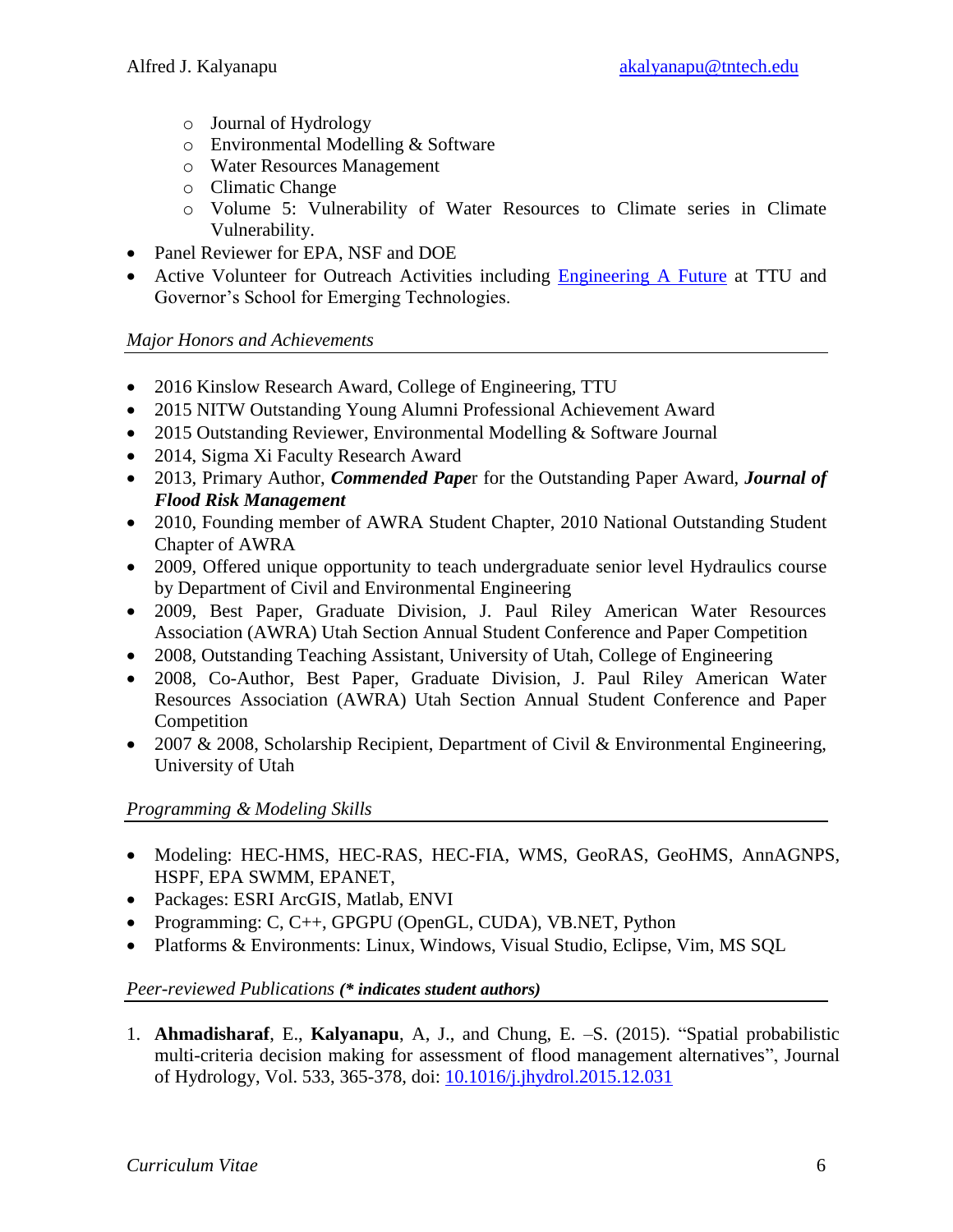- 2. **Ahmadisharaf**\*, E., and **Kalyanapu**, A. J., Thames, B. A., and Lillywhite, J. "Application of a probabilistic framework for comparison of dam breach prediction methods", Environmental Modelling and Software (*under review*).
- 3. **Ahmadisharaf\***, E., **Kalyanapu**, A. J., and Chung, E. –S. (2015). "Evaluating the effects of flood duration and velocity on selection of flood management alternatives using multicriteria decision making" Water Resources Management, 29(8), pp 2543-2561.
- 4. Judi, D., **Kalyanapu, A. J.**, Burian, S., and McPherson, T. "Effect of automated crosssection extraction on flood model results." Journal of Spatial Hydrology *(in review)*.
- 5. **Bhuyian**\*, Md. N. M., and **Kalyanapu**, A. J. "An Approach for DEM Correction by Improving Channel Conveyance" Journal of Hydrologic Engineering, doi: [10.1061/\(ASCE\)HE.1943-5584.0001020](http://ascelibrary.org/doi/abs/10.1061/%28ASCE%29HE.1943-5584.0001020)
- 6. **Kalyanapu**, A.J., Judi, D.R., McPherson, T.N. and Burian, S.J. (2014), Annualised risk analysis approach to recommend appropriate level of flood control: application to Swannanoa river watershed. Journal of Flood Risk Management. doi: 10.1111/jfr3.12108
- 7. **Kalyanapu, A. J.**, Hossain, F., Yigzaw, W., Hossain, A., and C. K. Shum. (2013). "Investigating the performance of American River Flood Control System under changes in Probable Maximum Flood due to effects of Artificial Reservoir Size and Land Use/Land Cover Patterns" Earth Interactions Journal, Special Issue. (AGU-AMS-AAG),17, 1–24. doi: [http://dx.doi.org/10.1175/2012EI000496.1.](http://dx.doi.org/10.1175/2012EI000496.1)
- 8. Yigzaw, W., Hossain, F., and **Kalyanapu, A. J.** (2013). "Comparison of PMP-driven Probable Maximum Floods with Flood Magnitudes due to Increasingly Urbanized Catchment: The Case of American River Watershed", in Special Issue Edition: "Human Impact on Climate Extremes for Water Resources Infrastructure Design, Operations and Risk Management", Earth Interactions Journal, AGU-AMS-AAG, 17, 1–15. doi: [http://dx.doi.org/10.1175/2012EI000497.1.](http://dx.doi.org/10.1175/2012EI000497.1)
- 9. Burian, S.J., Walsh, T., **Kalyanapu, A.J.**, and Larsen, S.G. (2013). "Climate vulnerabilities and adaptation of urban water infrastructure systems." In: Climate Vulnerability (Pielke, R. Sr, Editor in Chief), Volume 5: Vulnerability of Water Resources to Climate, Hossain, F. (Editor), Elsevier Inc., Academic Press, 87-107p.
- 10. Hossain, F., and **Kalyanapu**, A. J. (2012). "Cities, Dams and Extreme Weather" Civil Engineering – ASCE, 82(12), December 2012, 68-71.
- 11. Yigzaw, W., Hossain, F., and **Kalyanapu, A. J.** (2012). "Impact of artificial reservoir size and land use/land cover patterns on estimation of probable maximum flood: The case of Folsom Dam on American River" Journal of Hydrologic Engineering, 10.1061/(ASCE)HE.1943-5584.0000722.
- 12. **Kalyanapu, A. J.**, Judi, D. R., McPherson, T. N., and Burian, S. J. (2011) "Monte Carlo based flood modelling framework for estimating probability weighted flood risk" Journal of Flood Risk Management, 5, 37-48.
- 13. **Kalyanapu, A. J.**, Shankar, S., Pardyjak, E. R., Judi, D. R., and Burian, S. J. (2011). "Assessment of GPU computational Enhancement to a 2D Flood Model." Environmental Modelling & Software, 26, 1009-1016.
- 14. **Kalyanapu, A. J.**, Burian, S., and McPherson, T. (2009). "Effect of land use-based surface roughness on hydrologic model output." Journal of Spatial Hydrology, 9(2), 51- 71.
- 15. Burian, S., **Kalyanapu, A. J.**, Houdeshel, D., Judi, D., and Pomeroy, C. (2009). "Webbased virtual laboratory for water resources engineering education." American Society of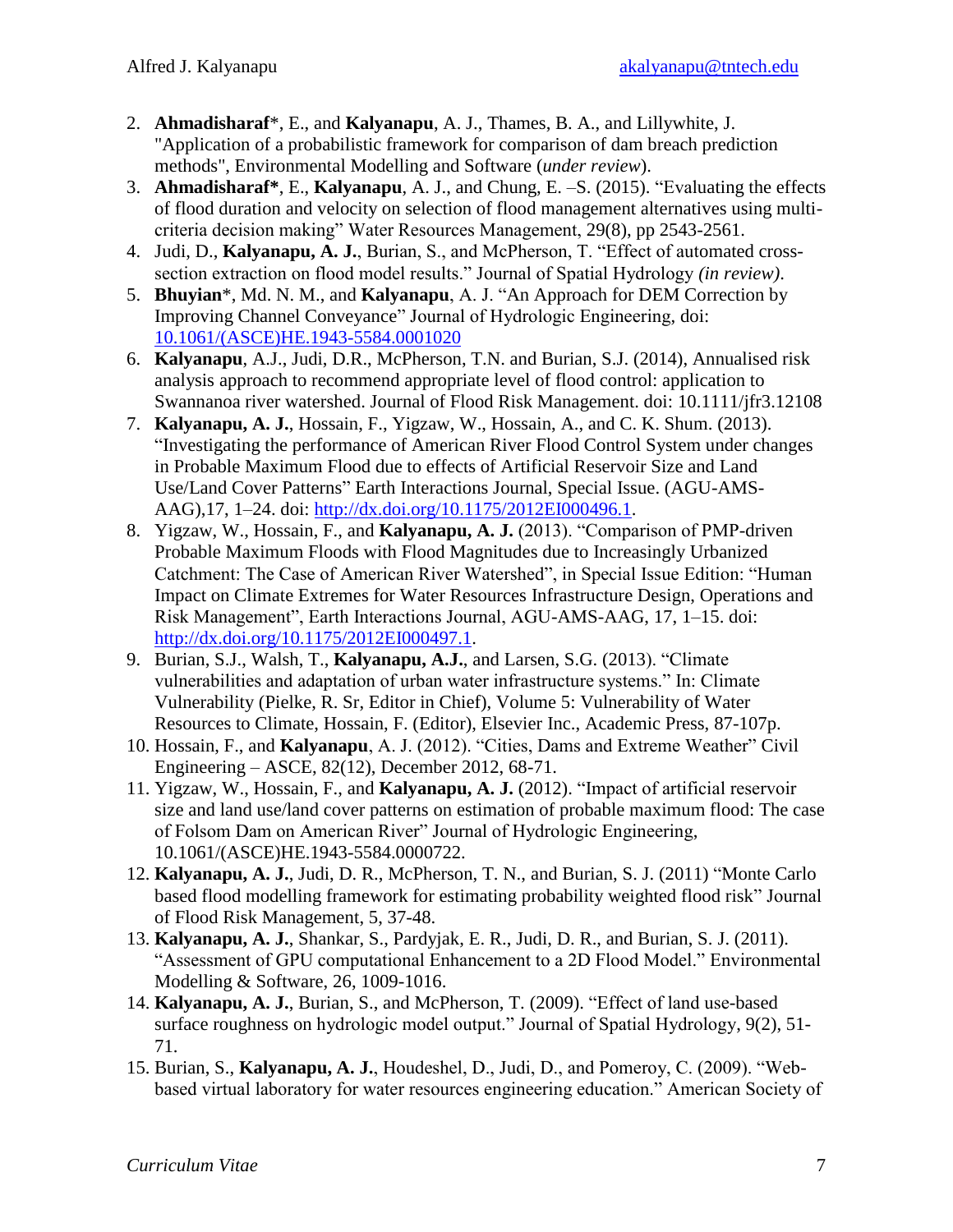Engineering Education (ASEE) Annual Conference Proceedings, 14-17 June 2009, Austin, TX.

- 16. Judi, D., **Kalyanapu, A. J.**, Gilliland, A., McPherson, T., and Burian, S. (2008). "Integration of SWMM into a dam break, hurricane, and extreme flood modeling and damage assessment framework." in Conceptual Modeling of Urban Water Systems, Monograph 17, CHI, Toronto, Canada, pp. 215-226.
- 17. Judi, D., **Kalyanapu, A. J.**, Burian, S., Daniel, B., and McPherson, T. (2007). "Widearea flood inundation and infrastructure risk assessment simulation framework." Proceedings of the 2<sup>nd</sup> IASTED International Conference on Water Resources Management, pp. 182-186, Anaheim, CA.

*Manuscripts Forthcoming*

- 1. **Bhuyian,** Md. N. M., **Kalyanapu**, A, J., and Hossain. F. "Demonstrating the applicability of DEM Corrected SRTM for hydrodynamic modeling in data-poor regions", Natural Hazards (*in preparation for Fall 2015 submission*).
- 2. **Thornton, J. C., Kalyanapu**, A, J., Datta, T., Clark, Y.C., George, D., and **Alamdari**, N. "Demonstrating the applicability of Weighted Curve Number Approach in AnnAGNPS modeling for non-homogeneous watersheds", (*in preparation for Fall 2015 submission*).

*Conference Proceedings and Final Project Reports (\* indicates student authors)*

- 1. **Dullo**\*, T. T., **Kalyanapu**, A.J., Ghafoor, S. K., Marshall, R.J., Tindall, K. J., Anantharaj, V., Shih-Chieh, K, and Gangrade, S. (2015). "Computational performance of a MPI-enabled and GPU-accelerated two-dimensional flood model" 2015 AGU Fall Meeting, San Francisco, CA, 14-18 December, 2015.
- 2. **Dullo\***, T. T., **Kalyanapu**, A. J., Thornton, J. C., Auld, L. A., and Hawkins, S. A., (2015). "*Investigating the performance of One- and Two- Dimensional Flood Models in a Channelized River Network: A Case Study of the Obion River System.*" 2015 American Geophysical Union (AGU) Fall meeting, December 14-18, 2015, San Francisco, CA.
- 3. **Dullo\***, T. T., **Kalyanapu**, A. J., Ghafoor, S., Anantharaj, V., Marshall, R., Tatarczuk, J., and Shih-Chieh, K., (2015). "C*omputational Performance of a Two-Dimensional Flood Model in Single and Multiple GPU Frameworks."* European Geosciences Union General Assembly 2015, April 12-17, 2015, Vienna, Austria.
- 4. **Dullo\***, T. T., and **Kalyanapu**, A. J., (2015). "*Calibration of Levee Breach: A case study on New-Madrid Floodway, Illinois, US.*" World Environmental and Water Resources Congress 2015, May 17-21, 2015, Austin, TX.
- 5. **Kalyanapu**, A. J. (2015). "Challenges and Advances of Modeling Flood Hazards in the 21st Century: Use of Gaming Technology, Monte Carlo Methods and Geo-spatial analysis for realistic predictions"  $40<sup>th</sup>$  Natural Hazards Research and Applications Workshop, Broomfield, Colorado, July 19-22, 2015.
- 6. **Bhuyian**\*, N. M., Thornton\*, J. C., and **Kalyanapu**, A. J. (2015). "Developing 'Flood Loss Curve' for City of Sacramento", Mitigation on the Mind, 2015 ASFPM National Conference, Atlanta, GA, June 2015.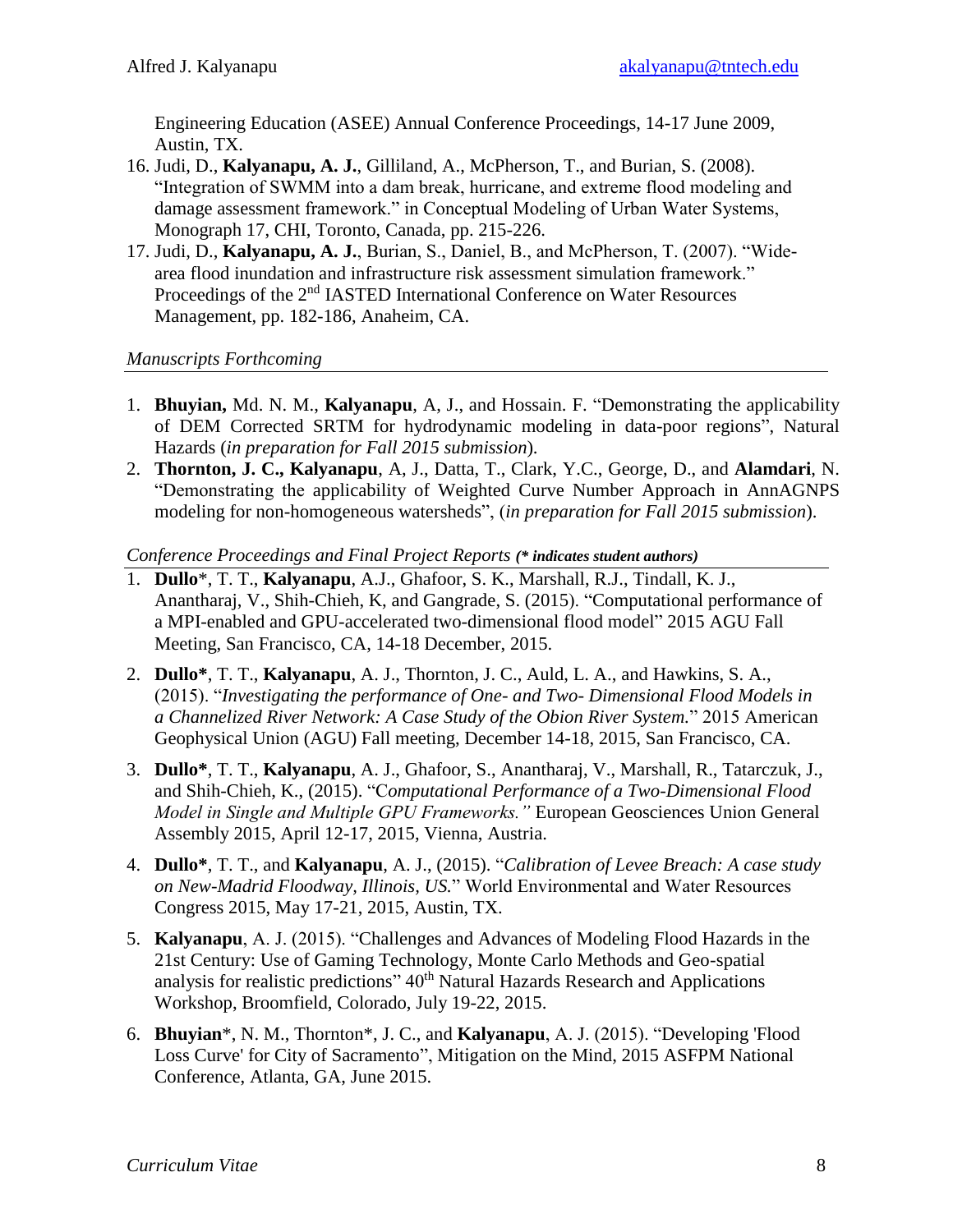- 7. Md N. M. **Bhuyian\***, A. **Kalyanapu**, and F. Hossain. (2015). Estimating relative impacts for difference sources of digital elevation models for flood consequence assessment for extreme flood events, World Environmental and Water Resources Congress 2015.
- 8. **Ahmadisharaf\***, E., and **Kalyanapu**, A. (2015). "Investigation of the impact of streamflow temporal variation on dam overtopping risk: Case study of a high-hazard dam" World Environmental and Water Resources Congress 2015.
- 9. **Thornton\***, J., Clark, Y., George, D., Datta, T., **Alamdari**\*, N., and **Kalyanapu**, A. "Modeling Impacts of Land Use/ Land Cover Change of Obed River Watershed Using Watershed Quality Index (WQI) Model" World Environmental and Water Resources Congress 2015.
- 10. **Ahmadisharaf\***, E., **Kalyanapu,** A. J. (2015) "A risk and reliability analysis approach to investigate the impact of reservoir inflow change on dam overtopping." 24<sup>th</sup> Tennessee Water Resources Symposium, April 1-3, 2015, Montgomery Bell State Park Burns, TN.
- 11. **Dullo\***, T. T., and **Kalyanapu**, A. J., (2015). "*Calibration of Levee Breach: A case study on New-Madrid Floodway, Illinois, US.*" 2015 Tennessee Water Resources Symposium, Tennessee Section of the American Water Resources Association (TNAWRA), April 1-3, 2015, Montgomery Bell State Park Burns, TN.
- 12. **Kalyanapu**, A.J., Ghafoor, S. K., Marshall, R.J., **Dullo\***, T. T., Judi, D. R., and Shankar, S. (2014). "Benchmark Exercise for Comparing the Computational Performance of Two-Dimensional Flood Models in CPU, Multi-CPU, and GPU Frameworks" *World Environmental and Water Resources Congress 2014*: pp. 1322-1331, doi: 10.1061/9780784413548.133
- 13. **Kalyanapu**, A. J., Hossain, F., Yigzaw, W., **Bhuyian\***, Md., N. M., and Woldemichael, A. (2014). "Consequence Estimation on American River due to changes in PMFs affected by Reservoir size and LULC patterns" *WATER WITHOUT BORDERS: Sustainable Environmental and Water Resources Solutions for a World Without Borders,* World Environmental and Water Resources Congress 2014, June 1-5, 2014, Portland, OR.
- 14. **Ahmadisharaf\*, E**., Kalyanapu, A. J., Lillywhite, J., and Thames, B. (2014). "Probabilistic analysis to evaluate dam breach methodologies on downstream flood hazard" *WATER WITHOUT BORDERS: Sustainable Environmental and Water Resources Solutions for a World Without Borders,* World Environmental and Water Resources Congress 2014, June 1-5, 2014, Portland, OR.
- 15. Thames, B., and **Kalyanapu**, A. J. (2013). "Assessment of ICOLD Benchmark Case Study using Flood2D-GPU and HEC-FIA", Zenz, G., and Goldgruber, M. (Eds), International Commission on Large Dams Proceedings of the  $12<sup>th</sup>$  International Benchmark Workshop on Numerical Analysis of Dams, Austrian National Commission on large Dams, pp. 309-323.
- 16. **Ahmadisharaf\***, E., and **Kalyanapu**, A. J. (2013). "Integrated 2D Flood Simulation and Spatial Compromise Programming for Assessment of Flood Control Alternatives", 23rd Tennessee Water Resources Symposium, TN AWRA, Montgomery Bell State Park, November 4-6, 2013.
- 17. **Bhuyian\***, Md. N. M., and **Kalyanapu**, A. J. (2013). " Applying DEM Correction Algorithm to derive Synthetic Cross Sections for Flood Inundation Modeling for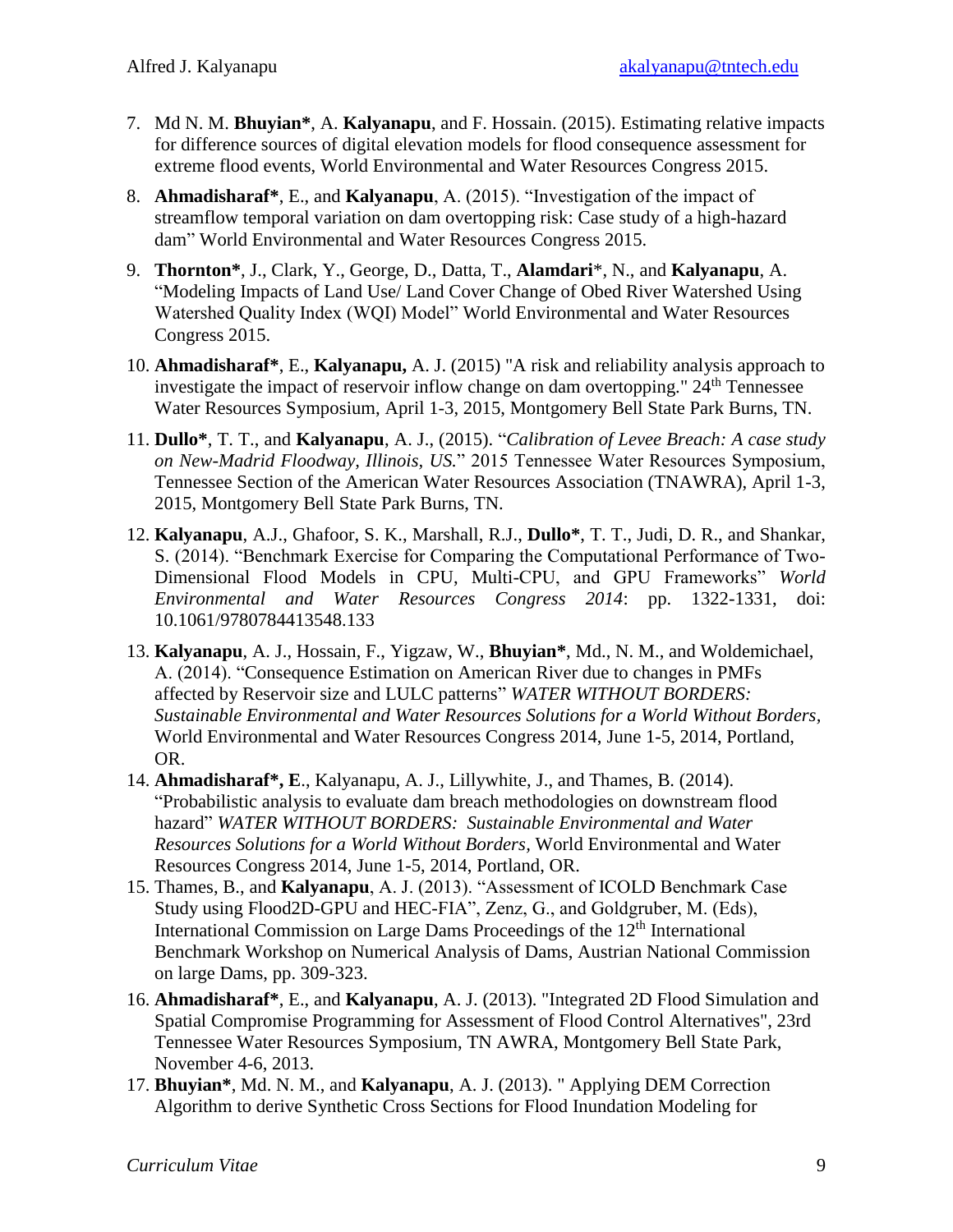Cumberland River near Nashville", 23rd Tennessee Water Resources Symposium, TN AWRA, Montgomery Bell State Park, November 4-6, 2013.

- 18. **Alamdari\***, N., **Kalyanapu**, A. J., George, D., and Clark, Y. (2013). "Evaluating the performance of AnnAGNPS Model in simulating surface runoff, sediment yield and nutrient loads: Case study of Obed River Watershed", 23rd Tennessee Water Resources Symposium, TN AWRA, Montgomery Bell State Park, November 4-6, 2013.
- 19. **Ahmadisharaf\***, E., Bhuyian\*, N. M., and **Kalyanapu**, A. J. (2013). "Impact of Spatial Resolution on Downstream Flood Hazard due to Dam Break Events Using Probabilistic Flood Modeling," Proceedings of Dam Safety 2013, September 8 – 12, 2013, Providence, RI.
- 20. **Bhuyian\***, Md., N. M., and **Kalyanapu, A. J.** (2013). "DEM Correction Algorithm to derive Synthetic Cross Sections for Flood Inundation Modeling for Cumberland River near Nashville", 2013 Water Professionals Conference, Water Environment Association KY/TN, Louisville, KY.
- 21. **Ahmadisharaf\*,** E., and **Kalyanapu, A. J.** (2013). "Impact of considering flow velocity and inundation duration in flood management decisions", ", 2013 Water Professionals Conference, Water Environment Association KY/TN, Louisville, KY.
- 22. **Ahmadisharaf\***, E., and **Kalyanapu, A. J.** (2013). "Impact of considering flow velocity and inundation duration in flood management decisions", 2013 Student Research Day, Tennessee Technological University, Cookeville, TN.
- 23. **Bhuyian\***, Md., N. M., and **Kalyanapu, A. J.** (2013). "DEM Correction Algorithm to derive Synthetic Cross Sections for Flood Inundation Modeling for Cumberland River near Nashville", 2013 Student Research Day, Tennessee Technological University, Cookeville, TN.
- 24. **Kalyanapu, A. J.** (2013). "Confessions of a novice Class Room Technology (CRT) user - Through the eyes of a new faculty member", 2013 ASEE South Eastern Section Conference, Tennessee Technological University, Cookeville, TN, March  $10^{th} - 12^{th}$ , 2013.
- 25. Lillywhite, J., and **Kalyanapu, A. J.** (2012). "Using Monte Carlo simulation to estimate the impact of hydrologic uncertainty on flood risk" 48<sup>th</sup> Annual Water Resources Conference, American Water Resources Association, Jacksonville, FL, November 12-15, 2012.
- 26. **Kalyanapu, A. J.**, Hossain, F., Yigzaw, W. Y., Shankar, S., and Judi, D. R. (2012). "Probabilistic flood risk management using Monte Carlo based fast 2D flood model to incorporate uncertainty" 22<sup>nd</sup> Tennessee Water Resources Symposium, TN AWRA, Montgomery Bell State Park, April 11-13, 2012.
- 27. Schaney, C., and **Kalyanapu A. J.** (2012). "Understanding Flood Events in the Greater Nashville Metropolitan Area 1970 - 2010: Correlating Urban Growth with Analysis of Storm Water Discharge in the Cumberland River Watershed" 22<sup>nd</sup> Tennessee Water Resources Symposium, TN AWRA, Montgomery Bell State Park, April 11-13, 2012.
- 28. Judi, D., **Kalyanapu, A. J.,** and Okhuysen, B. (2011). "Regional distributed hydrologic modeling using GPU." 47th Annual Water Resources Conference, American Water Resources Association, Albuquerque, NM, November 7-10, 2011.
- 29. Lillywhite, J., and **Kalyanapu, A. J.** (2011). "Water supply reliability assessment using Monte Carlo Simulation." 47th Annual Water Resources Conference, American Water Resources Association, Albuquerque, NM, November 7-10, 2011.